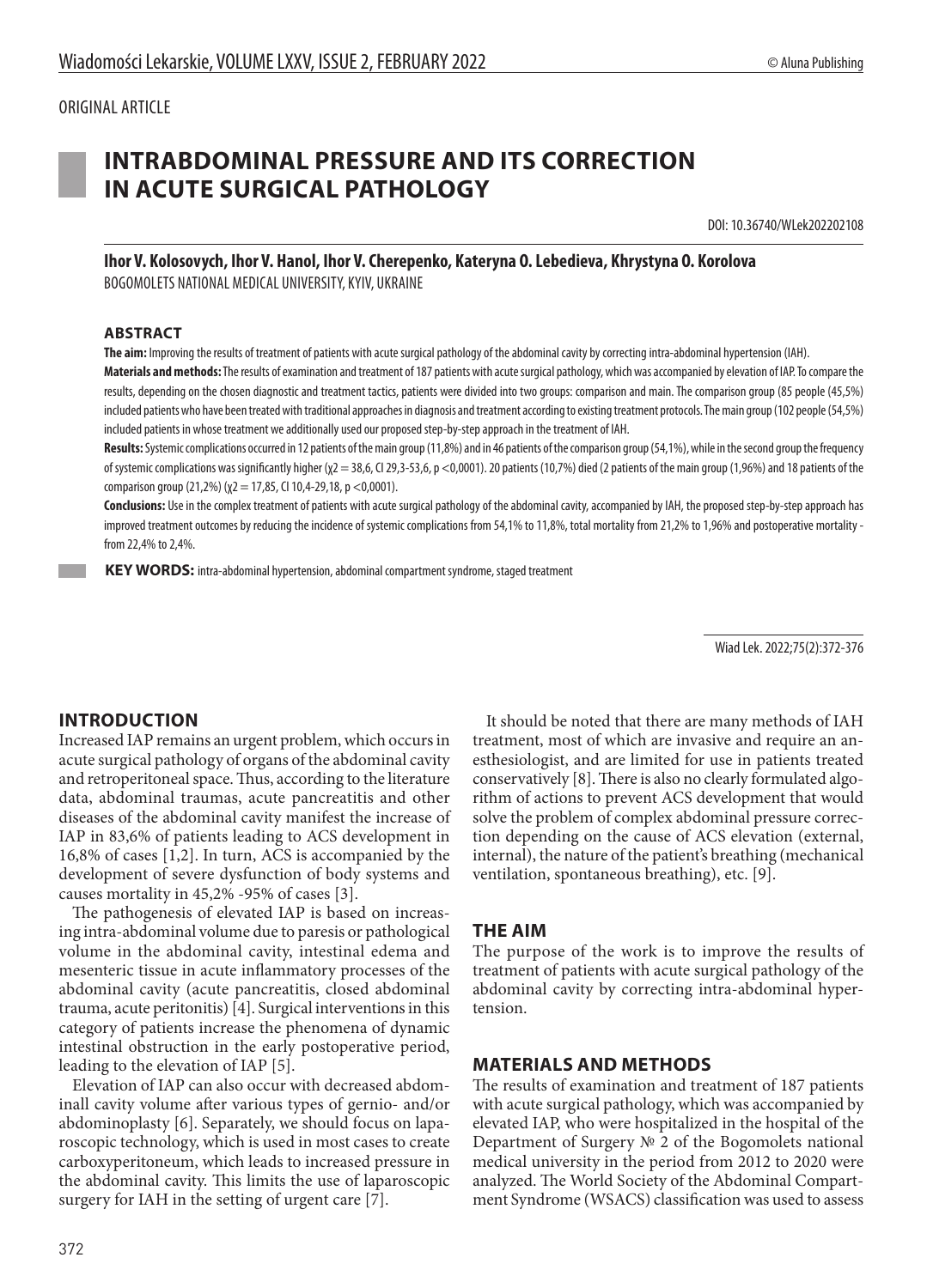the degree of IAH. There were 117 men (62,6%) and 70 women (37,4%). To compare the results depending on the chosen diagnostic and treatment tactics, the patients were divided into two groups: the comparison group and the main group. The comparison group (85 people (45,5%) included patients who have been treated with traditional approaches to diagnosis and treatment according to current treatment protocols. The main group (102 patients (54,5%) included patients in the treatment of which we additionally used our proposed step-by-step approach in the treatment of IAH. The study group consisted of 64 males (62,7%), 38 females (37,3%), and the comparison group consisted of 53 (62,4%) and 32 (37,4%) subjects respectively (groups representative of the statistic (p>0,05). The patients' age ranged from 21 to 85 years, mean age was 46,25±1,12 years. The patients of the two groups did not differ significantly in age and nosological forms of acute surgical pathology. The mean age of the main group and the comparison group was 46,18±1,59 and 46,33±1,57 years respectively (p>0,05). The study included patients with the following nosological forms of acute surgical pathology: strangulated abdominal wall hernia was observed in 28 (15%) patients, closed abdominal trauma with damage to internal organs - 36 (19,3%) patients, acute pancreatitis - 35 (18,7%) patients, perforated duodenal ulcer - 11 (5,9%) patients, tumor perforation - 3 (1,6%) patients, acute intestinal obstruction - 30 (16%) patients, acute calculous cholecystitis - 22 (11,8%) patients, acute appendicitis - 22 (11,8%) patients. 139 (74.3%) patients were operated. Among the patients of the main group were operated 77 patients (75.5%) and the comparison group – 62 (72,9%), patients in both groups did not differ significantly in the type of surgical interventions (p>0,05).

For the determination of IAP we used the method of monitoring the pressure in the bladder (MBP), and during the laparoscopic intervention, the pressure was measured directly using an insufflator manometer.

Treatment tactics for patients with acute surgical pathology of the abdominal cavity, accompanied by IAH, were chosen depending on the underlying disease. First of all, the main factor of IAP increase was revealed - increase in abdominal volume (increase in intestinal volume due to paresis, intestinal edema, accumulation of fluid, gas in the abdominal cavity, etc.) - 159 (85,02%) patients and decrease in volume abdominal cavity due to surgery on the anterior abdominal wall (hernioplasty, abdominoplasty), its compression in the early postoperative period with compression bandages, etc.), as well as a combination of these factors - 28 (14,97%) patients.

Prophylaxis and treatment of IAH in the main group were divided into 3 stages. For normalization of IAP in *the first stage* the following was used: 1) decompression of the upper digestive tract, 2) drug control of intestinal flatulence, 3) evacuation of pathological contents. The patients were monitored for adequate pain relief and sedation, also avoided the use of compression bandages and corsets in the early postoperative period. If the patient was on a mechanical ventilation, normalization of IAP was achieved by correcting the ventilator settings: decreasing the volume of inspiration and increasing the respiratory rate on the machine (the inspiratory pressure should be less than 30 cm Hg).

*The second stage* included optimization of systematic and regionary perfusion in the direction of decreased water balance (zero or negative) through the use of hypertonic and colloidal solutions, and in stable patients - through the use of diuretics. In the case of prolonged intestinal paresis, peristalsis was stimulated by using lavage and siphon enemas. Liquid formations of the abdominal cavity were eliminated by puncture drainage under ultrasound control. Part of the patients was fed both parenterally and by enteral tube feeding (ETF). During the third phase of treatment, prolonged epidural anaesthesia (PEA) and complete refusal of ETF were used. If the IAP was no lower than 20 mmHg as a result of these measures, surgical treatment (decompression laparostomy) or laparolifting systems were used.

#### STATISTICAL ANALYSIS

Statistical analysis was performed using Statistica 10 (Serial Number: STA999K347150-W) and MEDCALC® (open-access website, https://www.medcalc.org/calc/). Data distribution normality was checked using the Shapiro-Uilk criterion. Comparison of the data between the groups was carried out using the paired Student's t-criterion for unrelated samples. Comparison of the indicators in dynamics was carried out using Student's t-criterion for related samples. No abnormal distribution was observed in the study. To compare the frequency of the signs in the unrelated samples, we used «n-1» xi-square test  $(\chi_2)$ according to Campbell (2007) and Richardson's (2011) recommendations. The confidence intervals given in the article were constructed for the confidence level of 95%.

#### **RESULTS**

Main group patients with *acute pancreatitis* had markedly lower IAP than hospitalized patients even after 24 years of treatment (16,59 ± 0,74 and 15,29 ± 0,77 mmHg, p < 0,05, respectively) and continued to decrease, returning to the group average values on the last day of therapy  $(11,82 \pm 1)$ 0,71 mmHg). In patients of the comparison group, on the contrary, the IAP significantly increased in the first (16,38  $\pm$ 0,66 and 17,26  $\pm$  0,71 mm Hg, p <0,05, respectively) and the second day  $(16,38 \pm 0,66 \text{ and } 17,25 \pm 0,77 \text{ mm Hg})$ , p <0,05, respectively), and a probable decrease in IAP was registered only on the 10th day of therapy  $(16,38 \pm 0,66)$ and  $13,41 \pm 0,95$  mm Hg, p <0,05, respectively).

However, in 7 patients (20%) the signs of IAH not only did not subside during the first week but even tended to grow slowly, IAP exceeded 21 mm Hg, which was subsequently the reason for decompression laparostomy in two patients of the comparison group and surgical treatment in six patients (17,1%).

Complications occurred in 12 patients with severe acute pancreatitis (34,3%), the incidence of side effects in the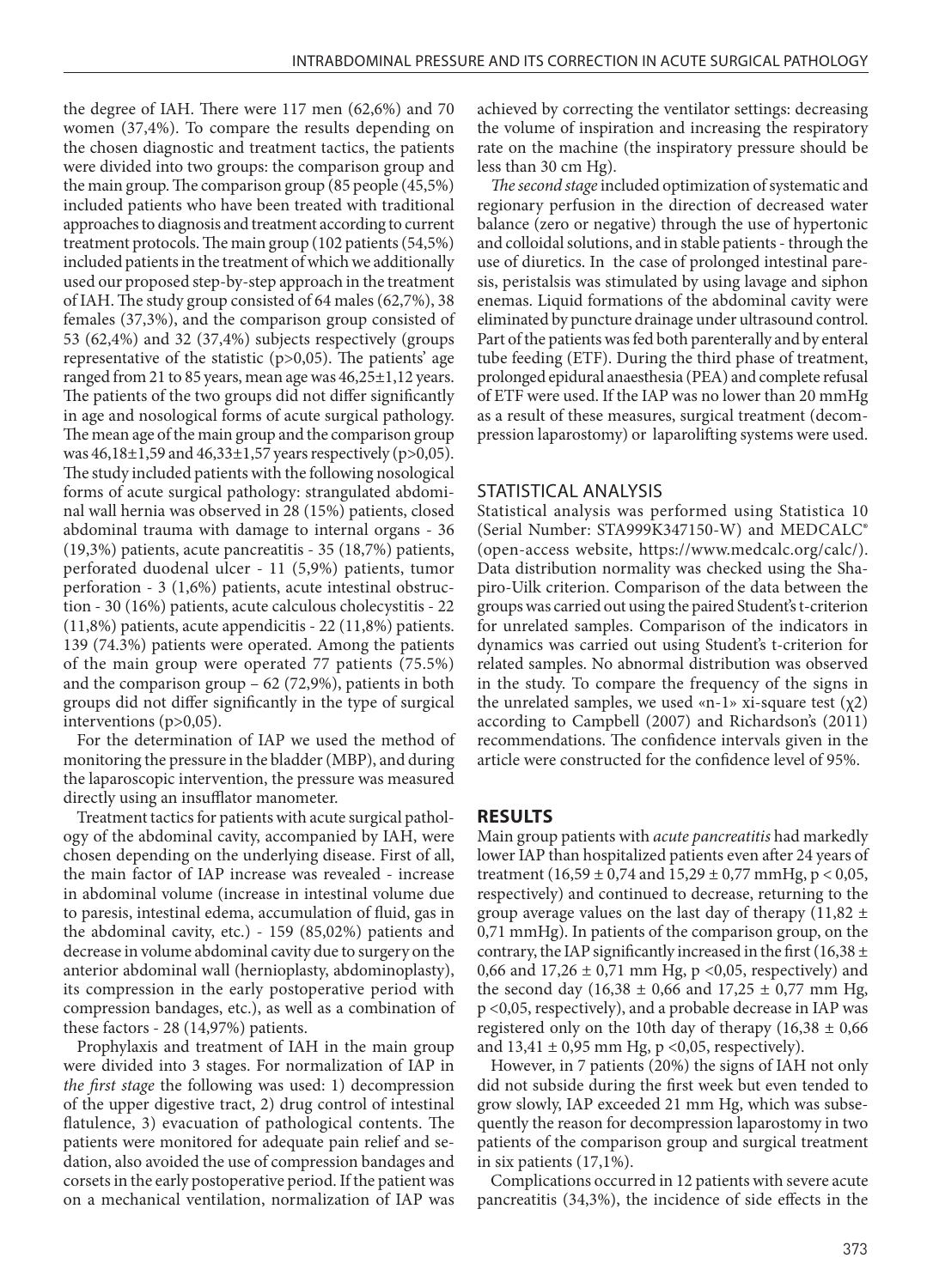comparison group was probably higher, (52,9 and 16,7%, respectively,  $\chi$ 2 = 4,9, p = 0,03). In the main group, the development of these complications was registered in three (16,7%) patients (one (5,6%) patient with a lethal outcome), in the comparison group in 9 (52,9%) patients, of which - 6 (35, 3%) of patients (three operated and three non-operated) with lethal outcome, that is the total mortality was reduced from 35,3% to 5,6% ( $\chi$ 2 = 4,7, p = 0,03).

When comparing the results of treatment in patients with *acute intestinal obstruction* from the first day of the postoperative period in patients of the main group there was a statistically significant decrease in IAP (from  $17,2 \pm$ 0,8 to  $15.5 \pm 0.9$  mm Hg p <0.05 by Student's t-test for related samples). In patients of the comparison group, despite intensive care, a probable increase in IAP on the first day after surgery (up to  $17,7\pm1,1$  mm Hg, p <0,05) compared with hospitalization, a probable decrease in this indicator was achieved only on the 7th day of treatment (up to  $14,7\pm1,1$  mm Hg). Total complications occurred in 4 urgently operated patients (22,2%): three people in the comparison group (42,9%) and one - the main group (9,1%). Two patients of the comparison group died in the early postoperative period due to progressive cardiovascular failure. Complications also occurred in 4 patients (33,3%), in whom during the conservative measures were eliminated acute intestinal obstruction: three patients of the comparison group (75%) and one - the main group (respiratory failure - eliminated conservatively) (16,7%). One patient in the comparison group died due to the progression of renal failure. Thus, the use of a step-by-step approach in the complex treatment of IAH in patients with acute intestinal obstruction has significantly reduced the overall incidence of complications from 46,2% to 11,8% ( $\chi$ 2=3,92, p<0,05), the incidence of postoperative complications - from 55,6% to 8,3% ( $χ2=4,79$ , p <0,05), and postoperative mortality - from 33,3% to a minimum  $(\chi2=4,44, p < 0,05)$ .

When comparing the results of treatment of patients with *acute peritonitis*, probably lower IAP values were registered in the main group starting from 3rd day of therapy  $(14,3\pm0,8 \text{ and } 16,8\pm0,6 \text{ mm Hg}, p < 0,05)$ . The dynamics of indicators after surgery deserves special attention. In patients of the main group, elevated IAP values after surgery returned to baseline on the second day, and in patients of the comparison group - on the fourth. In addition, in the main group on the first day the IAP indicator/ values was on average higher by 5,6%, and in the comparison group - by 17,6%.

In total, complications were found in 8 patients with acute peritonitis (36,4%). The incidence of complications was exponentially higher in the comparison group: 6 out of 10 patients in the comparison group (60%) and in 2 out of 12 patients in the main group (16,7%), ( $\chi$ 2 = 4,16, p<0,05). In one patient of the comparison group with destructive cholecystitis (stage II IAH) and concomitant chronic renal failure, chronic renal failure progressed, resulting in death of the patient from multiple organ dysfunction syndrome (MODS). The second patient with perforation of the colon tumor (stage III IAH) developed acute cardiovascular insufficiency, which, despite intensive therapy, steadily progressed, leading to death. In the third patient of the comparison group with perforated duodenal ulcer (stage III IAH), the phenomena of MODS progressed, which led to his death (postoperative and overall mortality - 30%). Two patients of the main group developed acute respiratory failure, which was eliminated conservatively. That is, postoperative mortality was reduced from 30% to a minimum  $(\chi 2 = 4, 50, \, \text{p} < 0, 05).$ 

When comparing the results of treatment in patients with *closed abdominal trauma* in patients of the main group after 3 days, a statistically significant decrease in IAP was obtained (from  $17.5 \pm 0.8$  to  $16.0 \pm 0.6$  mm Hg, p <0.05). At patients of the comparison group, significant differences of indicators from basic were received on the fourth day of treatment. When comparing the results of treatment in the two groups, probably lower IAP values were registered in the main group starting from 9 days of therapy  $(9.6 \pm 0.4)$ and 12,9±0,9 mm Hg, p <0,05). Complications developed in 9 patients with closed abdominal trauma (25%): in 7 (out of 17) (41,2%) patients of the comparison group and in two (out of 19) (10,5%) - the main group ( $\chi$ 2=4,2, p<0,05). Two patients of the comparison group died (11,8%): due to the progression of MODS in pancreatic slaughter and thromboembolic complications after splenectomy. In the main group, complications occurred in 2 patients: acute respiratory distress syndrome in a patient with pancreatic contusion and acute liver failure in a patient with splenic injury (the patient died). That is, we managed to identify a tendency to reduce postoperative mortality from 11,8% to  $5,2\%$  (p > 0,05).

When comparing the results of treatment in patients with *strangulated abdominal wall hernia* in patients of the main group, IAP values were probably lower in a day after hospitalization (16,34±0,75 and 13,8±0,63 mm Hg, respectively, p<0,05). In patients of the comparison group, on the contrary, the IAP probably increased one day after the start of therapy  $(16,79 \pm 0,94 \text{ and } 18,26 \pm 0,77 \text{ mm Hg, re-}$ spectively, p <0,05), returned on the second day to baseline and became significantly lower only on the seventh day of therapy  $(16,79 \pm 0,94 \text{ and } 13,83 \pm 1,11 \text{ mm Hg},$  respectively, p <0,05). Complications in the early postoperative period occurred in 10 patients with strangulated hernias of the abdominal wall (35,7%): 2 patients (13,3%) of the main group and 8 patients (61,5%) of the comparison group (p<0,01). In one patient with a strangulated postoperative ventral hernia from the comparison group, acute respiratory failure progressed, leading to death. Three patients in the comparison group developed thromboembolic complications, which led to the death of patients. That is, mortality in the comparison group was probably higher, four patients of the comparison group died and none in the main group ( $χ$ 2 = 5,5, p <0,05).

In *laparoscopically operated patients*, an important factor in the control of IAH was the elimination of postoperative pain by multimodal analgesia (systemic and local use of non-narcotic analgesics), which in a set of treatment mea-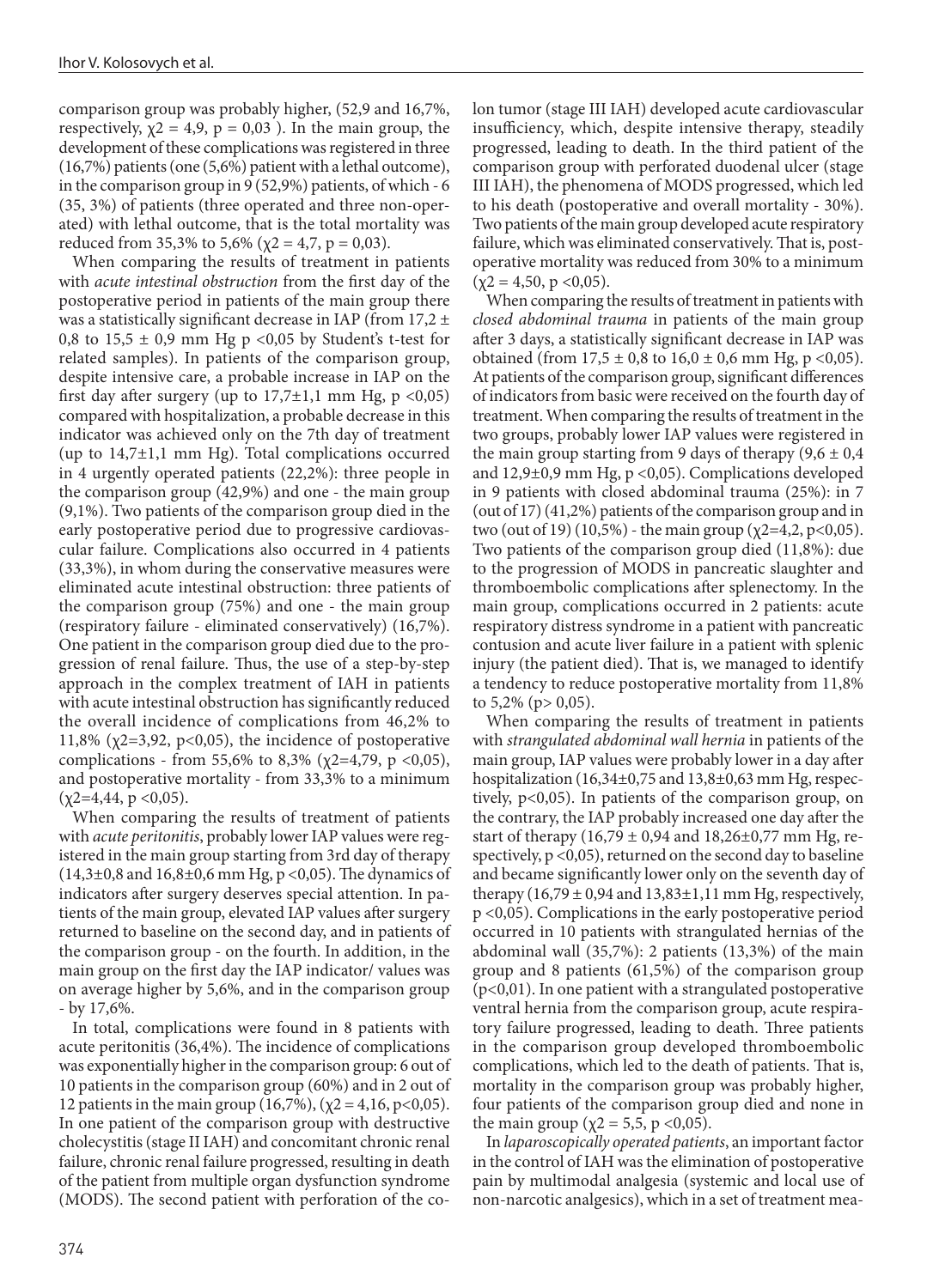| <b>Complications</b>         | <b>Total</b> | <b>Groups of patients</b> |      |                      |      | Differences in               |
|------------------------------|--------------|---------------------------|------|----------------------|------|------------------------------|
|                              |              | The main                  |      | The comparison group |      | the frequency of             |
|                              |              | n                         | $\%$ | $\mathbf n$          | $\%$ | complications                |
| Acute respiratory failure    | 24(12,8)     | 6                         | 5,9  | 18                   | 21,2 | $P=0,002$<br>$x^2 = 9,6$     |
| Cardiovascular insufficiency | 14(7,5)      | 4                         | 3,9  | 10                   | 11,8 | $P=0,002$<br>$x^2 = 9,6$     |
| Acute liver failure          | 2(1,1)       |                           | 0,9  |                      | 1,1  | $P = 0.9$<br>$x^2 = 0.02$    |
| Multiple organ failure       | 13(7,0)      |                           | 0,9  | 12                   | 14,1 | $P = 0.02$<br>$x^2 = 15,4$   |
| Thromboembolic complications | 5(2,7)       |                           |      | 5                    | 5,9  | $P = 0.0004$<br>$x^2 = 12,5$ |
| Total                        | 58(31,0)     | 12                        | 11,8 | 46                   | 54,1 | P=0,0001 $x^2$ =38,6         |

#### **Table I.** The structure of systemic complications

sures contributed to a statistically significant reduction in IAP in the main group compared to the comparison group, starting from the 2nd day of the postoperative period.  $(11,8 \pm 0.8 \text{ and } 15,2 \pm 1.2 \text{ mm Hg}, p < 0.001)$ . Postoperative complications occurred in 11 patients (30,6%) (in one patient of the main group (4,8%) and in 10 patients (66,7%) - comparison ( $\chi$ 2 = 14,3, P = 0,0002).

To summarise the above, the structure of systemic complications in patients who received comprehensive treatment is shown in Table I.

Thus, systemic complications occurred in 12 patients in the main group (11,8%) and in 46 patients in the comparison group (54,1%), and in the second group the frequency of systemic complications was significantly higher ( $\chi$ 2 = 38.6, p <0, 0001). 20 patients (10,7%) died (2 patients in the main group (1,96%) and 18 patients in the comparison group  $(21,2\%)$   $(\chi2 = 17,85, \text{ p} < 0,0001)$ .

#### **DISCUSSION**

The development of IAH in acute surgical pathology of the abdominal cavity is caused by both internal factors (increase in intestinal volume due to paresis, intestinal edema, accumulation of fluid, gas in the abdominal cavity, etc.) and external factors (decrease in the volume of the anterior abdominal wall by abdomino - or hernioplasty, its compression in the early postoperative period with bandages, etc.), as well as a combination of these factors. It should be noted that the measurement of IAP by prolonged monitoring of MBP enables to timely select and initiate the necessary treatment tactics aimed at combating IAH and avoid the development of ACS. It is clear that the stage of care for patients with IAH syndrome is conditional. Thus, in acute pancreatitis, the fight against intestinal paresis in the early stages of the disease includes, in addition to medical correction, decompression of the gastrointestinal tract and cleansing enemas, and PEA [10]. However, the use of a staged approach in the prevention and treatment of intra-abdominal hypertension immediately after hospitalization allows to limit the measures of the first level in 67,6% of cases, the second - in 22,5% and to avoid decompression laparostomy. It is well known that the effectiveness of ETF depends on the timing of recovery of intestinal motor function and intestinal absorption [11]. Even after normalization of these functions, an increase in the volume and concentration of the solution for ETF can cause an increase in intestinal dysphagia and, as a consequence, the progression of IAH. Therefore, in the 2nd stage, you should reduce the volume of the solution, avoid the use of concentrated solutions.

### **CONCLUSIONS**

- 1. IAH is an important factor in the pathogenesis of acute surgical pathology of the abdominal cavity, which significantly affects the prognosis.
- 2. The development of IAH in acute surgical pathology of the abdominal cavity is caused by both internal factors (paresis, intestinal edema, accumulation of fluid, gas) and external factors (reduction of the volume of the anterior abdominal wall due to surgery or its external compression), as well as a combination these factors.
- 3. The use in the complex treatment of patients with acute surgical pathology of the abdominal cavity, accompanied by IAH, the proposed step-by-step approach has improved the treatment of this category of patients by reducing the incidence of systemic complications from 54,1% to 11,8%, overall mortality from 21,2% to 1,96% and postoperative mortality - from 22,4% to 2,4%.

#### **REFERENCES**

- 1. Kanlerd A., Nakornchai K., Auksornchart K. et al. Incidence, Outcomes, and Factors Associated with Intra-Abdominal Hypertension and Primary Abdominal Compartment Syndrome in Abdominopelvic Injury Patients. Anesthesiology Research and Practice. 2020. doi: 10.1155/2020/1982078.
- 2. Rajasurya V., Surani S. Abdominal compartment syndrome: Often overlooked conditions in medical intensive care units. World J Gastroenterol. 2020;26(3):266-278. doi: 10.3748/wjg.v26.i3.266.